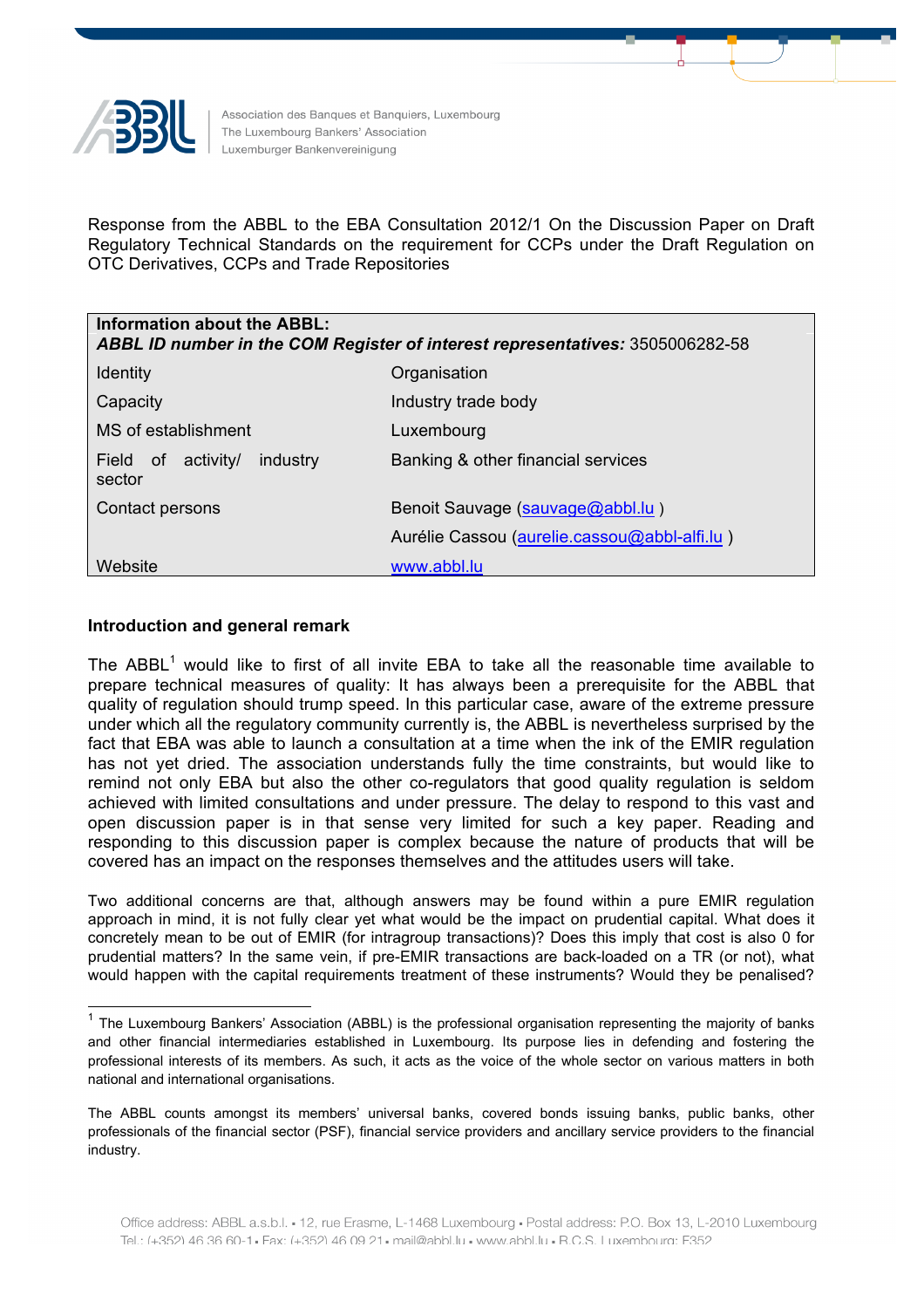

What would happen if one counterparty is willing to use a clearing house for existing derivatives? Thus, although much has been said and discussed regarding relations between CCPs and their members, there are still many open questions regarding clients of these members. Simple and basic questions are not yet addressed pragmatically. For instance, how to do reporting, who will choose clearable transactions, what information and services will these clients receive? The critical problem is that it is only when all of the regulation is known that institutions may decide to trade with members, or becomes members of CCPs.(?)

Finally, EMIR, through its derivative aspect, addresses a host of complex issues. This level 2 future regulation is proof that over the final word has not yet been said, neither for those who aim to be member of a CCP, nor for their clients. Yet, until approved by ESMA, they will not know which CCPs and products are eligible. Given that 5 to 6 months are likely necessary to negotiate between CCPs, their members and their clients, the ABBL strongly wonders how the deadline of 1 January 2013 could be met and accordingly calls for a grandfathering of operations under EMIR. This means that the legal framework will be effective as soon as the regulation is passed and operations will be live on CCPs or TRs once practically accomplishable.

The ABBL proposes that EBA relies on the CPSS-IOSCO standards for clearing and tailors them according to the more specific EU requirements. The ABBL also considers that some flexibility should be offered at the start of the implementation process so that the EMIR enters into force in a smooth and effective manner. Standardisation of contracts, with the fact that they will become forced to trade on negotiation platform with the MiFID II shall not be taken too lightly. Again an appropriate consultation period and broad support will be key to the success of this regulation

### **Specific questions**

### **Q1. Do you support this approach to capital requirements?**

*The association considers that unless CPSS-IOSCO proposes a reduced alternative the best option and the most valid to accommodate the systemic risk presented by CCPs is to rely on a 12 month reference period.*

**Q2. Do you consider there to be any alternative approach which is more appropriate that would be consistent with Article 12 of the Regulation?**

**Q3. Which criteria do you take into account for estimating the appropriate time span for orderly winding down or restructuring of the CCP's activities?**

### **Q4. What is your estimation for the number of months necessary to ensure an orderly winding-down or restructuring of the CCP's activities?**

*One of the key issues with the concept of winding-down is that it is inherent to at least two elements: business conditions at the time and markets in which the CCP is active. It is likely that the more stressed the environment is the longer the delay.*

*Then there may be again two broad scenarios under which a winding down may be envisaged, either a sudden event that threatens the existence of the CCP or that of a gradual exit of all or some activities.* 

*Additionally, in either case, members of the CCPs would have margins, collateral and a default*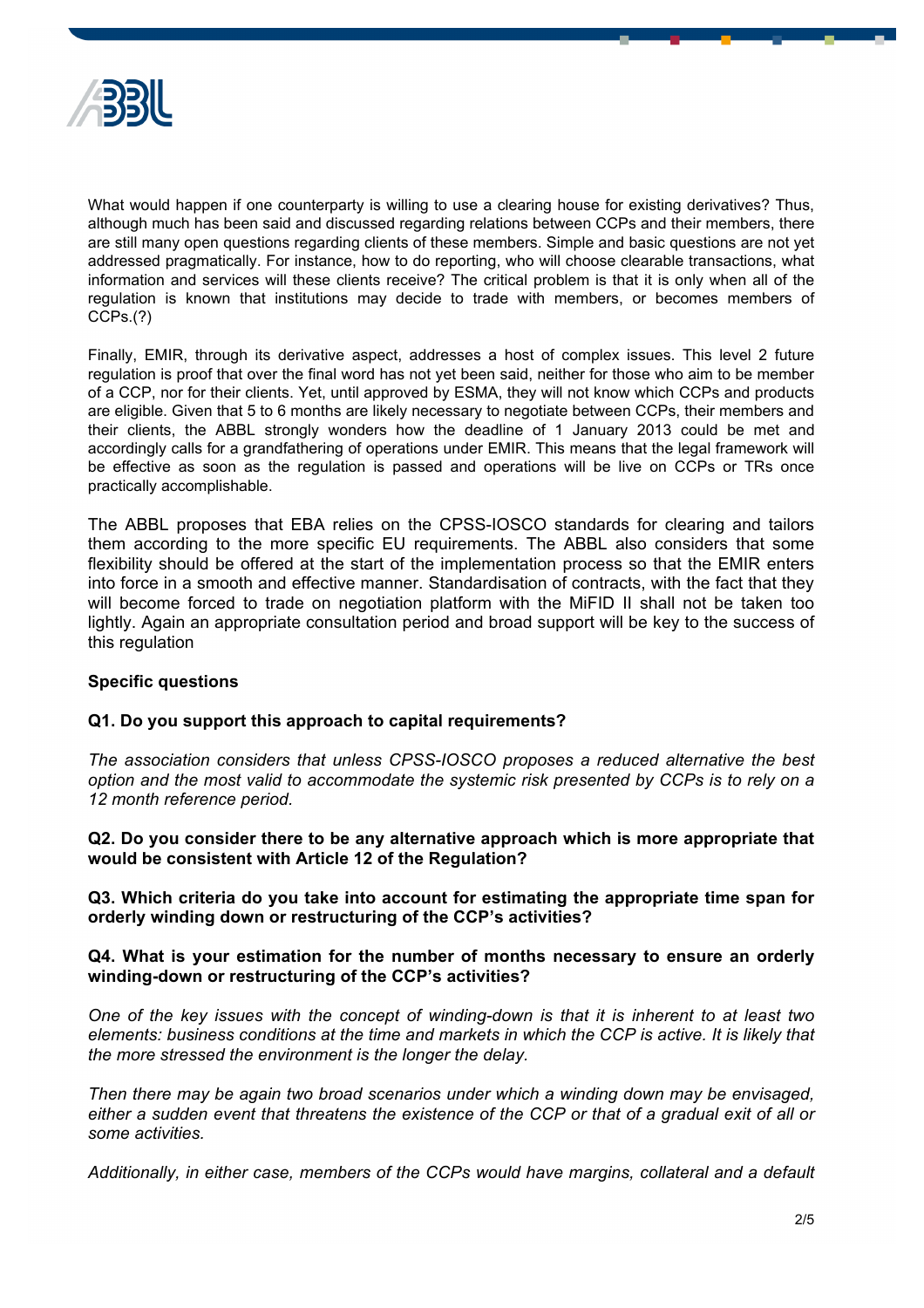

fund to protect themselves. Thus, under scenario 1 of an extreme event there should indeed be *a provision to ensure the CCP is able to reallocate its business. To take into account systemic risk a security margin of 12 months plus an additional 6 months should probably be sufficient. Under scenario 2 of a planned exit, it is likely that the CCP would already know that it will exit its business and need some time to sell, offer its business to a third party. Under that scenario, very close to business as usual, the reserve of 12 months is probably enough.*

*Because of all considerations above, a 12 + 6 months capital reserve is the most appropriate.*

In any case, the ABBL considers that the definition of winding down is not clearly defined *enough. For the ABBL the objective should be that the vast majority of risk has been transferred, not necessarily that 100% of the activity has been wound down. Legal proceedings or recourse on some contracts may take years to be solved even if most of the activity has been exited.*

**Q5. Do you think that a minimum list of items to be included in the operational expenses could be useful, such as the IAS 7?**

*Probably yes.*

**Q6. How do you currently measure and capitalise for operational risk?**

*No answer*

## **Q7. Do you think that the banking framework is the most appropriate method for calculating a CCP's capital requirements for operational risk? If not, which approach would be more suitable for a CCP?**

*In the ABBL's view, through their deposit of margins, collateral management and default fund the business of CCPs shares some commonalities with banking activity. Thus, relying on some identical principles may make some sense. Having said this, CCPs are not banks and viceversa.* 

*For the association, CCPs are more than ever systemic institutions. They will concentrate the risks on derivatives instruments (among which some relatively complex,) and most regular trading of shares will go through these few systemic institutions. Thus, criteria based on the Basic Indicator Approach may be the default option as it would be the easiest one to communicate and the one that will offer the best transparency for outsiders (they may take figures and compare them to pre-defined criteria), and, finally, the option that offers the least flexibility. The latter may be to the detriment of the entire economy, as the development of new products may be more complex.*

*In the end, contrary to banking activity, most of the business of the CCP will be backed by either margins, collateral or default fund, which will always mitigate the direct exposure to CCP counterparty.*

*Specific attention should probably be given to CCP interconnectivity, where the likelihood of systemic risk spreading is increased and not supported by institutions already under the CRD framework.*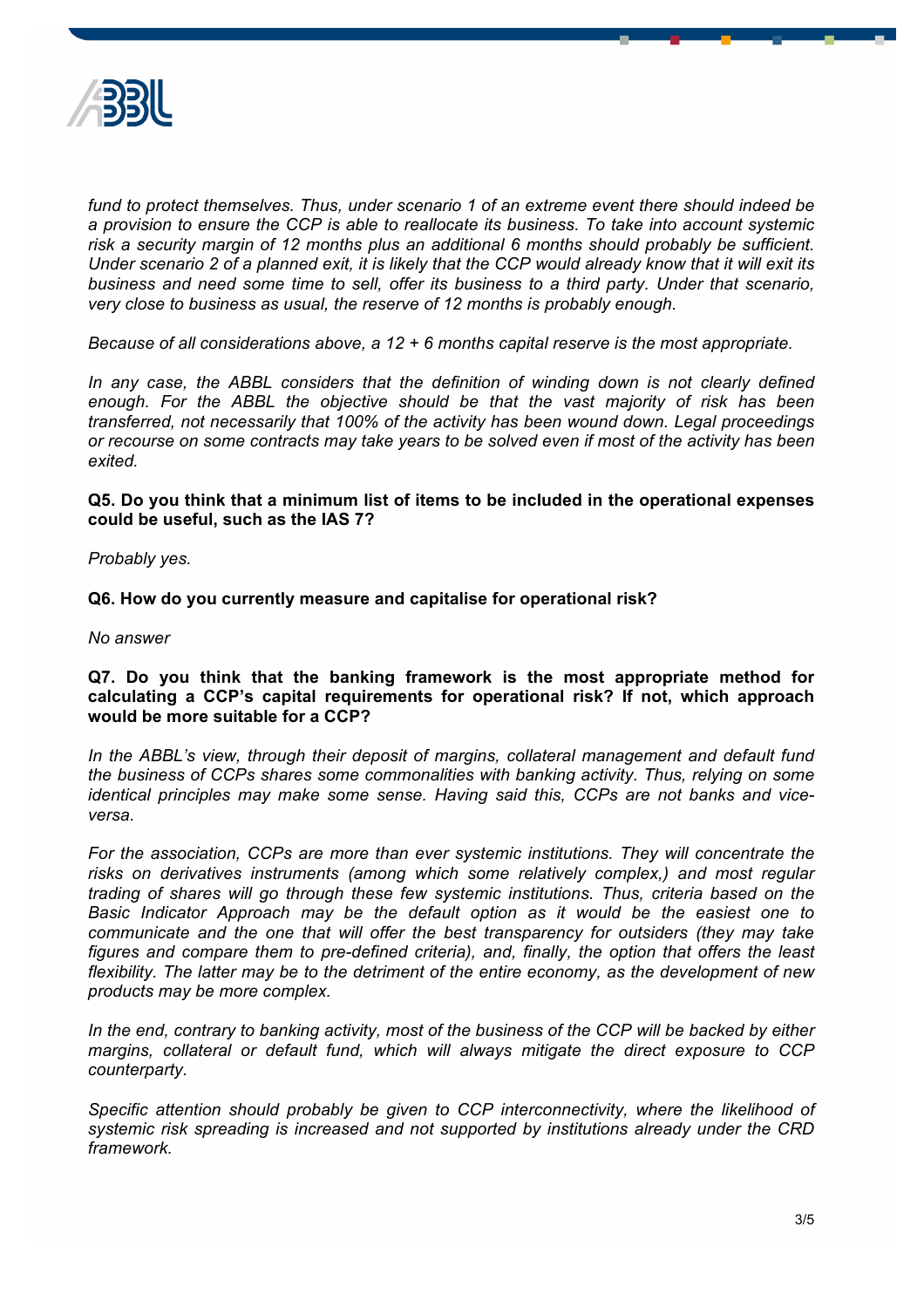

**Q8. What would be the cost of employing the basic indicator approach set out for banks for the calculation of your capital requirements for operational risk?**

*No answer.*

**Q9. Do you think that the Basic Indicator Approach set out for banks is appropriate for CCPs?**

*Please see response to Q7. In addition, there may also be some commonalities. CCPs are systemic institutions concentrated in specific segments, thus even if the Basic Indicator Approach is used it should be tailored to the specificities of CCPs.*

**Q10. In your view, which alternative indicator should the EBA consider for the Basic Indicator Approach? (Please elaborate why such indicator would be more appropriate for CCPs)**

**Q11. In your view, with regard to the Standardised Approach, which different lines of business or type of products can be relevant for CCPs' operational risk?**

*At least each large type of asset classes should be considered among the different business lines (shares, futures, derivatives…).*

**Q12. Do you think CCPs should be allowed to calculate the capital requirements for operational risk with an internal model, as in the advanced measurement approach?**

**Q13. Which other approaches should the EBA consider for operational risk measurement?**

*In line with the preference for the Basic Indicator Approach, a similar factual and public measurement should be used.*

**Q14. How do you currently measure and capitalise for credit, counterparty credit and market risk stemming from "non-clearing activities"?**

**Q15. Do you think that the banking framework is the most appropriate method of calculating a CCP's capital requirements for credit, counterparty credit and market risk stemming from "non-clearing activities"? If not, which method would be more suitable for a CCP?**

**Q16. What would be the cost of employing Standardised Approach methods for the calculation of your capital requirements for credit, counterparty credit12 and market risk stemming from "non-clearing activities"?**

**Q17. In your view, are the Standardised Approach methods appropriate for the calculation of credit, counterparty credit and market risk a CCP faces stemming from "non-clearing activities"?**

**Q18. Do you think that CCPs, which concentrate risks stemming from derivatives, should be allowed to calculate their capital requirements for credit, counterparty credit and market risk using internal models?**